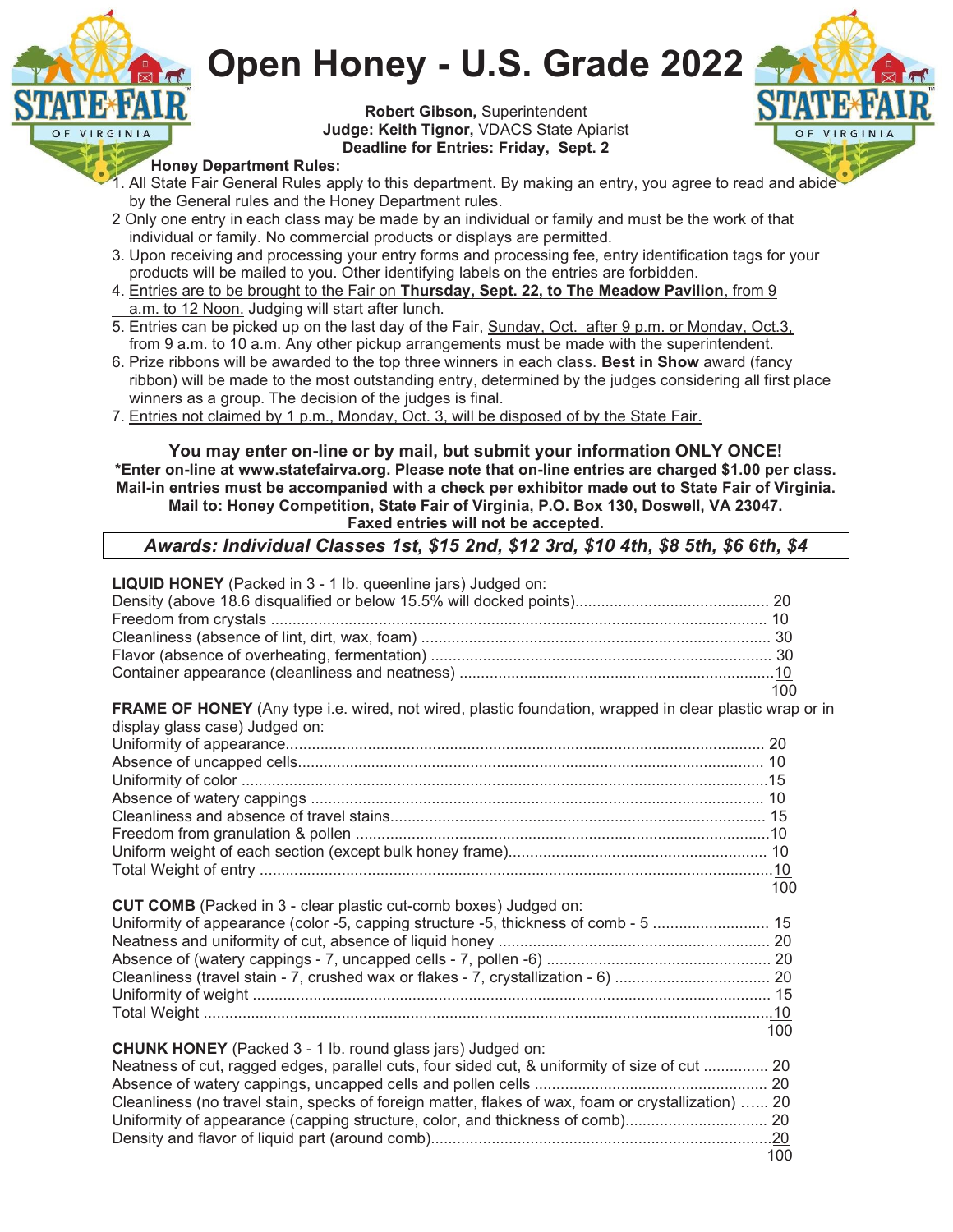## COMB HONEY (3 - round sections or 3 half comb cassettes)

| Judged on: |     |
|------------|-----|
|            |     |
|            |     |
|            |     |
|            |     |
|            |     |
|            |     |
|            |     |
|            |     |
|            | 100 |

#### CREAMED, GRANULATED HONEY (Packed in 3 - 1 lb. plastic or glass containers) Judged on:

| Juagea on: |     |
|------------|-----|
|            |     |
|            |     |
|            |     |
|            |     |
|            |     |
|            | 100 |

#### BEESWAX Judged on:

| Judged on: |  |
|------------|--|
|            |  |
|            |  |
|            |  |
|            |  |
|            |  |
|            |  |

### OBSERVATION HIVE Judged on:

| Juuytu UII.                                                                                  |      |
|----------------------------------------------------------------------------------------------|------|
|                                                                                              |      |
| Brood comb with eggs, larvae, sealed brood, and emerging brood, also pollen cells  15        |      |
| Extracting frame or sections with sealed honey and some open cells of honey                  |      |
|                                                                                              |      |
| Cleanliness of hive (inside of hive, glass sides, outside, also, wooden parts of frames)  30 |      |
|                                                                                              | 100. |

# **GADGETS**

## Class

1001. Light extracted honey, three 1 lb. Queenline glass jars 1002. Light amber extracted honey, three 1 lb. Queenline glass jars 1003. Amber extracted honey, three 1 lb. Queenline glass jars 1004. Dark extracted honey, three 1 lb. Queenline glass jars 1005. Frame of honey for extracted, cut-comb or for chunk honey wrapped in plastic or in a case 1006. Display of light or light amber cut-comb honey in plastic boxes, three containers 1007. Display of amber or dark cut-comb honey in plastic boxes, three containers 1008. Display of light or light amber chunk honey in 1 lb. glass jars, three containers 1009. Display of amber or dark chunk honey in 1 lb. glass jars, three containers 1011. Creamed, granulated honey, in three 1 lb. jars, plastic or glass containers 1012. Beeswax, one mold of total weight not less than 1 lb. 1013. Beeswax, pair candles dipped or poured 1014. Beeswax, three molds fancy, total weight not less than 1 lb. 1015. Observation hive

1016. Gadgets